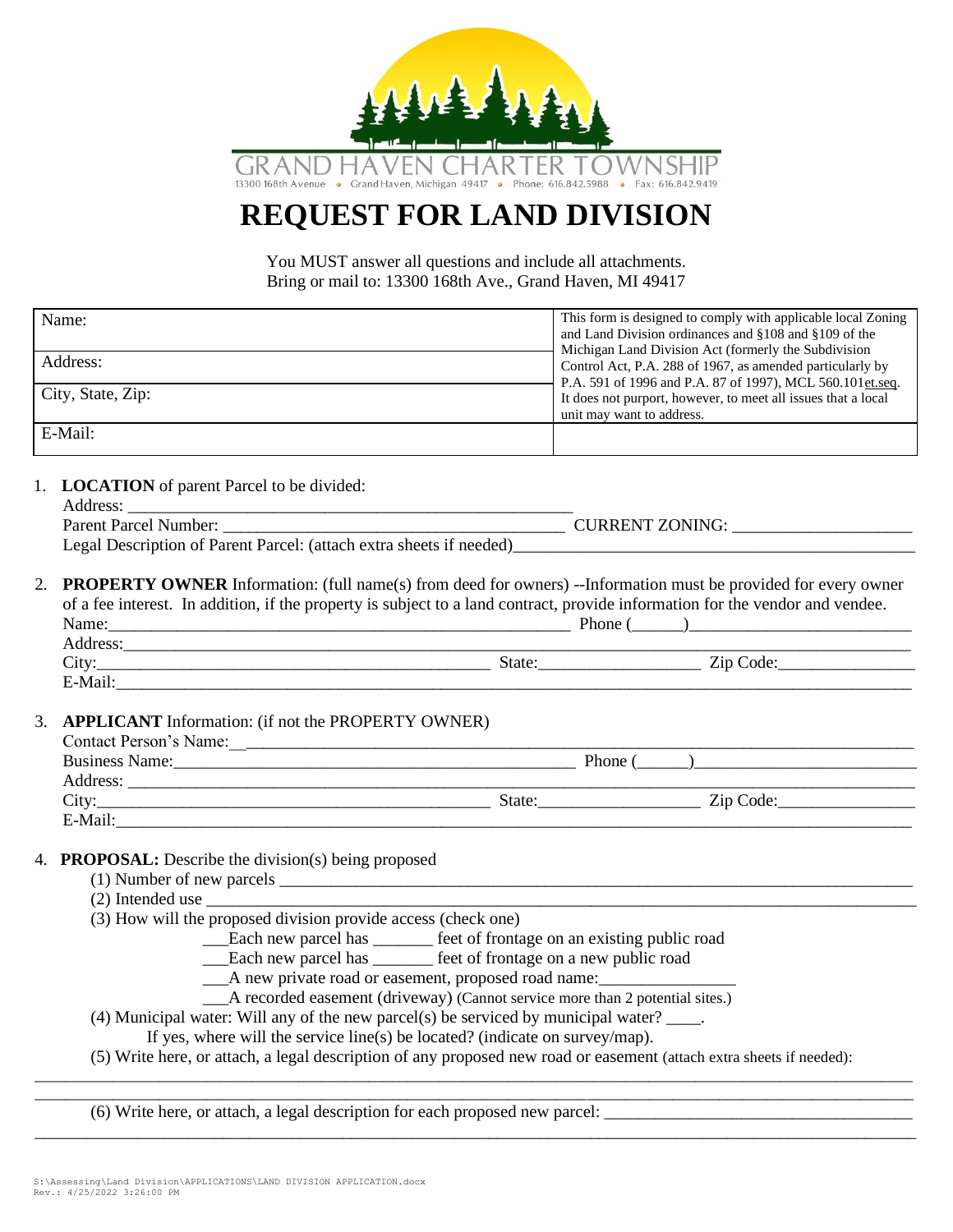5. **FUTURE DIVISIONS** of the retained portion of the Parent Parcel that may be created, but are not included in this application? \_\_\_\_\_\_\_\_

(1) Did the parent parcel have any unallocated divisions under the Land Division Act?

(2) Were any unallocated divisions transferred to any (child) parcel(s) created from the parent? If so, How many?

\_\_\_\_\_\_\_\_\_\_\_\_\_\_\_\_\_\_\_\_\_\_\_\_\_\_\_\_\_\_\_\_\_\_\_\_\_\_\_\_\_\_\_\_\_\_\_\_\_\_\_\_\_\_\_\_\_\_\_\_\_\_\_\_\_\_\_\_\_\_\_\_\_\_\_\_\_\_\_\_\_\_\_\_\_\_\_\_\_\_\_\_\_\_\_\_\_\_\_\_\_\_\_

Identify the parcel any future division(s) are transferred to:

(See section §109(2) of the Statute. Make sure your deed includes both statements as required in section §109(3) and §109(4) of the Statute.

## 6. **DEVELOPMENT SITE LIMITS**

- **\_\_\_\_**is in a DNR-designated critical sand dune area
- is riparian or littoral (it is a river or lake front parcel)
- \_\_\_\_is affected by a Great Lakes High Risk Erosion Area setback
- \_\_\_\_includes a wetland
- \_\_\_\_includes land in PA 116- the state Farmland Preservation Program
- \_\_\_\_is within a floodplain
- includes slopes more than twenty five percent (a 1:4 pitch or 14 angle) or steeper

\_\_\_\_includes poorly and/or very poorly drained soils, a high groundwater table, high bedrock or other conditions known to have severe limitations for onsite sewage systems.

is to result in a parcel of less than 1 acre for which onsite water supply and sewage disposal systems must be reviewed and approved by the local health department in accordance with MI Administrative Code before a building permit can be issued (section §109a(1),§105(g), R560.401-428)

is known or suspected to have an abandoned well, underground storage tank, or soil or groundwater contamination. If yes, is the property subject to environmental restrictions? **Y/N**

## 7. **REQUIRED INFORMATION/ATTACHMENTS** (all **must** be included)

- **A. Survey or map that shows** (with corners of the new parcels visibly marked)
	- (1) Boundaries (as of March 31, 1997), and
	- (2) All previous divisions made after March 31, 1997 (indicate when made or none),
	- (3) the proposed division(s), and
	- (4) Dimensions of the proposed divisions, including area and square footage (excluding any ingress/egress right of way easements), and
	- (5) Existing and proposed road/easement rights-of-way, and
	- (6) easements for public utilities from each parcel to existing public utility facilities, and
	- (7) Any existing improvements (buildings, wells, septic system, driveways, pools, sheds, etc.) and **DISTANCE OF BUILDINGS FROM LOT LINES MUST SHOW ON MAP**
	- (8) Any of the features checked in part 6 (above)
	- (9) any cemetery, which is adjacent to, or may have access through this parcel

### **B**. **A copy of the proposed Deed(s) with legal descriptions**

- **C. Indication of approval, or permit from County Road Commission or GHT Fire Department, for each proposed new road, easement or shared driveway. Roadway maintenance agreement will be required (provide a copy of Agreement) if the creation of a private road will be part of this application.**
- \_ 7 **D. Evidence of all interest of fee ownership or land contract vendee interest.**
- **E. A copy of any transferred division rights [§109(4) of the Act] in the Parent Parcel.**

### **F. Certificate from the County Treasurer indicating the last 5 years of property taxes/special assessment have been paid or apportioned by the township.**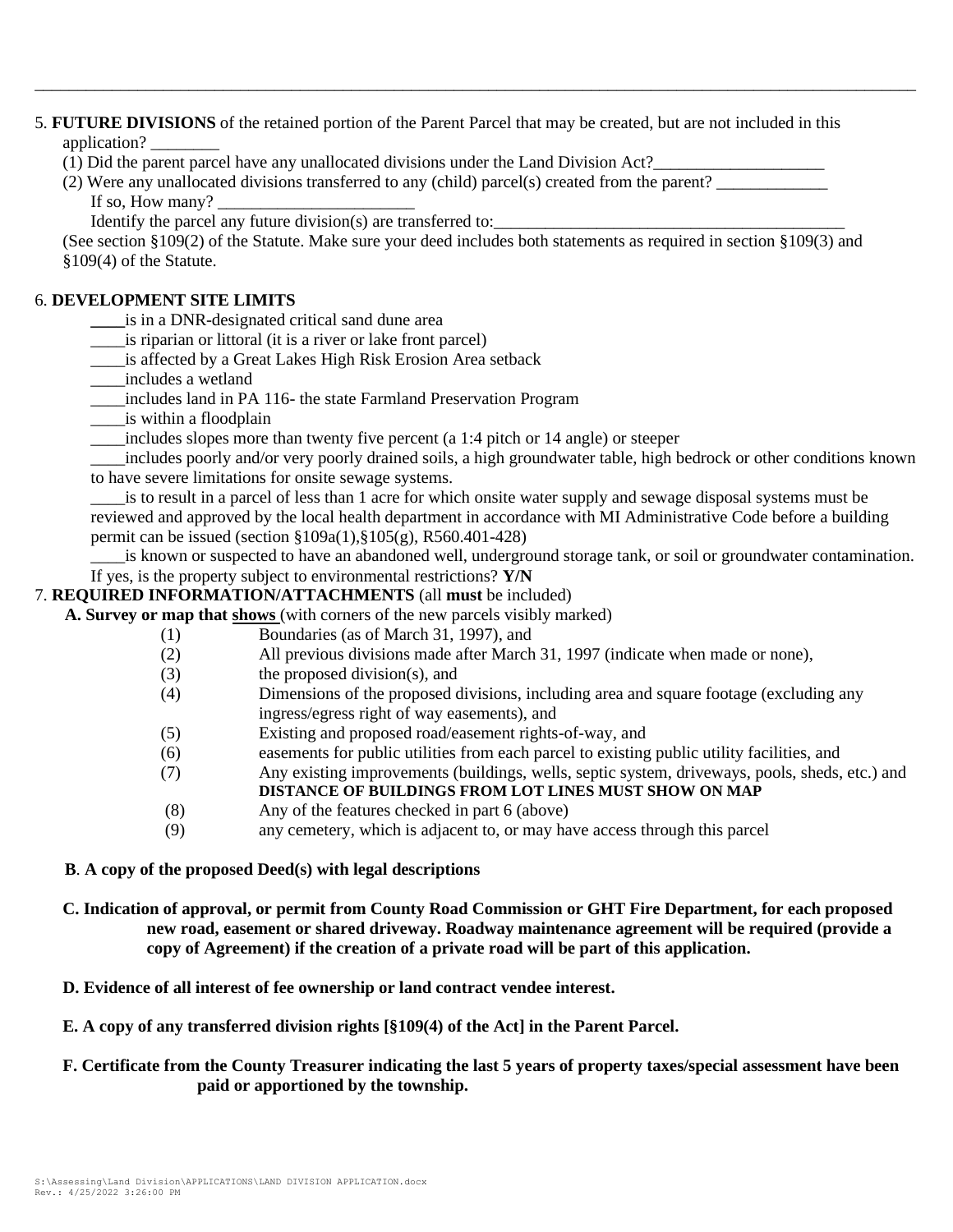## **G. Application fee of \$ (Contact Township for Fee Schedule)**

### 8. **AFFIDAVIT and permission for municipal, county and state officials to enter the property for inspections:**

I agree the statements made above are true, and if found not to be true this Application and any approval will be void. Further, I agree to comply with the conditions and regulations of the Land Division Act. Further, I agree to give permission for officials of the municipality, county and the State of Michigan to enter the property where this parcel division is proposed for purposes of inspection to verify that the information on the Application is correct at a time mutually agreed with the Applicant. Further, I understand this is only a parcel division which conveys only certain rights under the applicable local Land Division Ordinance, the local Zoning Ordinance, and the State Land Division Act (formerly the Subdivision Control Act, P.A. 288 of 1967, as amended (particularly by P.A. 591 of 1996, amended by P.A. 87 of 1997), MCL 560.101, et.seq.), and does not include any representation or conveyance of rights in any other statute, building code, zoning ordinance, deed restriction or other property rights.

Further even if this division is approved, I understand zoning, local ordinances and State Acts change from time to time, and if changed the divisions made here must comply with the new requirements (apply for division approval again) unless deeds, land contracts, leases or surveys representing the approved divisions are recorded with the Register of Deeds or the division is built upon before the changes to laws are made.

Finally, I understand that if this division is approved, it is only for the matters covered in this Application. State Tax Commission Form L-4270a must be filed within 45 days of the transfer of the property to be divided, when rights to make a land division are transferred.

Signature(s) of Owner(s):

| Signature                                                   |  |
|-------------------------------------------------------------|--|
| Signature<br>Signature(s) of Applicant(s): (if not Owner(s) |  |
|                                                             |  |
|                                                             |  |
| Reviewer's Action:                                          |  |
| Survey:                                                     |  |
| Approval:                                                   |  |
|                                                             |  |